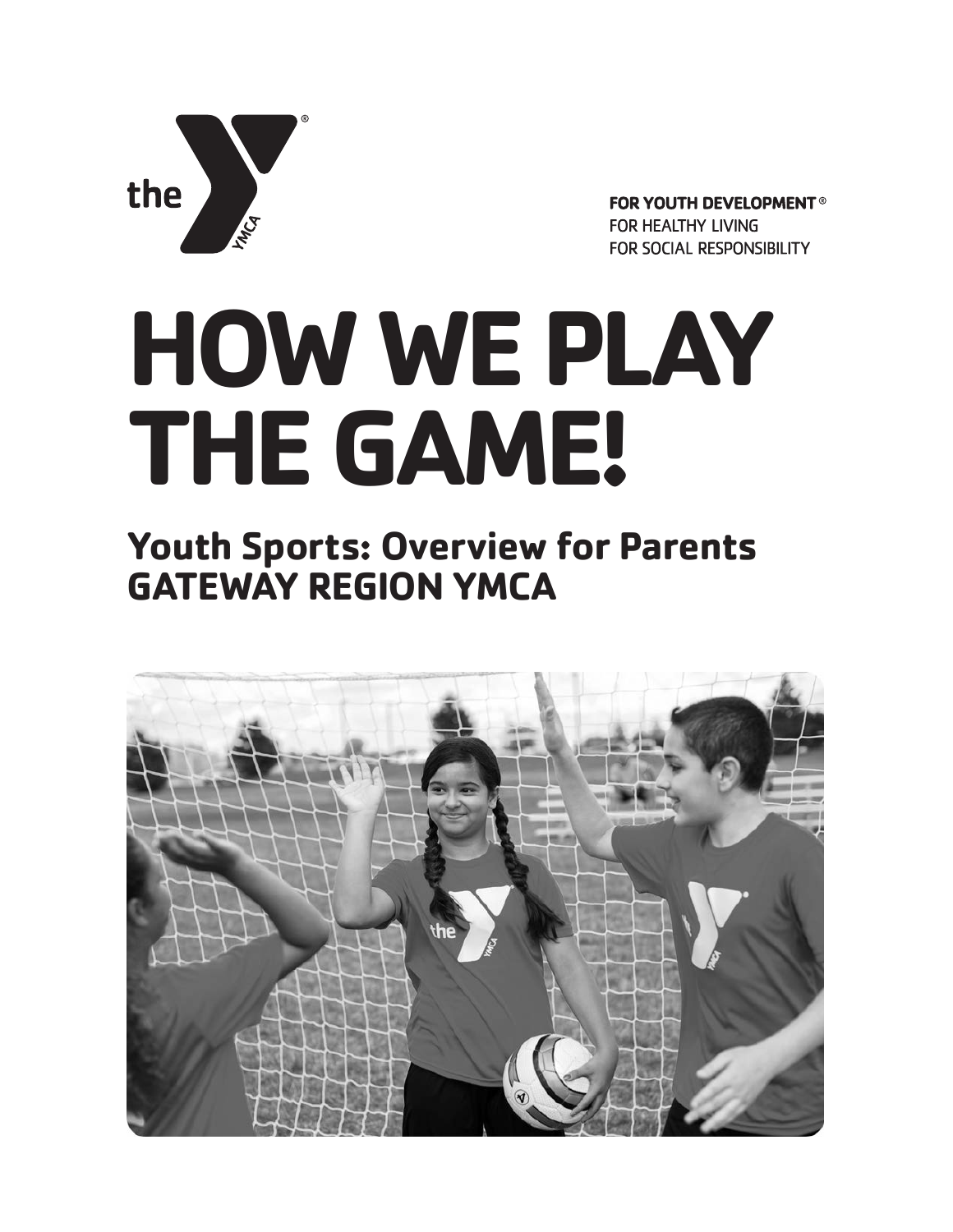# **WELCOME PARENTS AND PARTICIPANTS!**

Thank you for choosing the YMCA for your child's youth sports experience! Our goal is for all youth sports participants, both parents and children, to have an enjoyable experience.

Skill development is the main component of all YMCA Youth Sports. Each child will play an equal amount of time in every game as close as possible based on the team roster. A fun and friendly environment is characteristic of all YMCA programs.

Our program is made possible by the dedication of our volunteer coaches. They put in many hours of work to make the league a success, investing their time and energy into the lives of young people in our community. If you are interested in volunteer opportunities, please contact your YMCA youth sports director.

We hope you will take an active role in your child's experience this season. Please support your child by participating with him/her during the practices and games. Time spent with your child at home developing sports skills builds confidence and strengthens parent-child relationships. We look forward to serving you and your child in our youth sports program.

**Youth Sports Staff Team GATEWAY REGION YMCA gwrymca.org**

**The YMCA: We're for youth development, healthy living and social responsibility.**

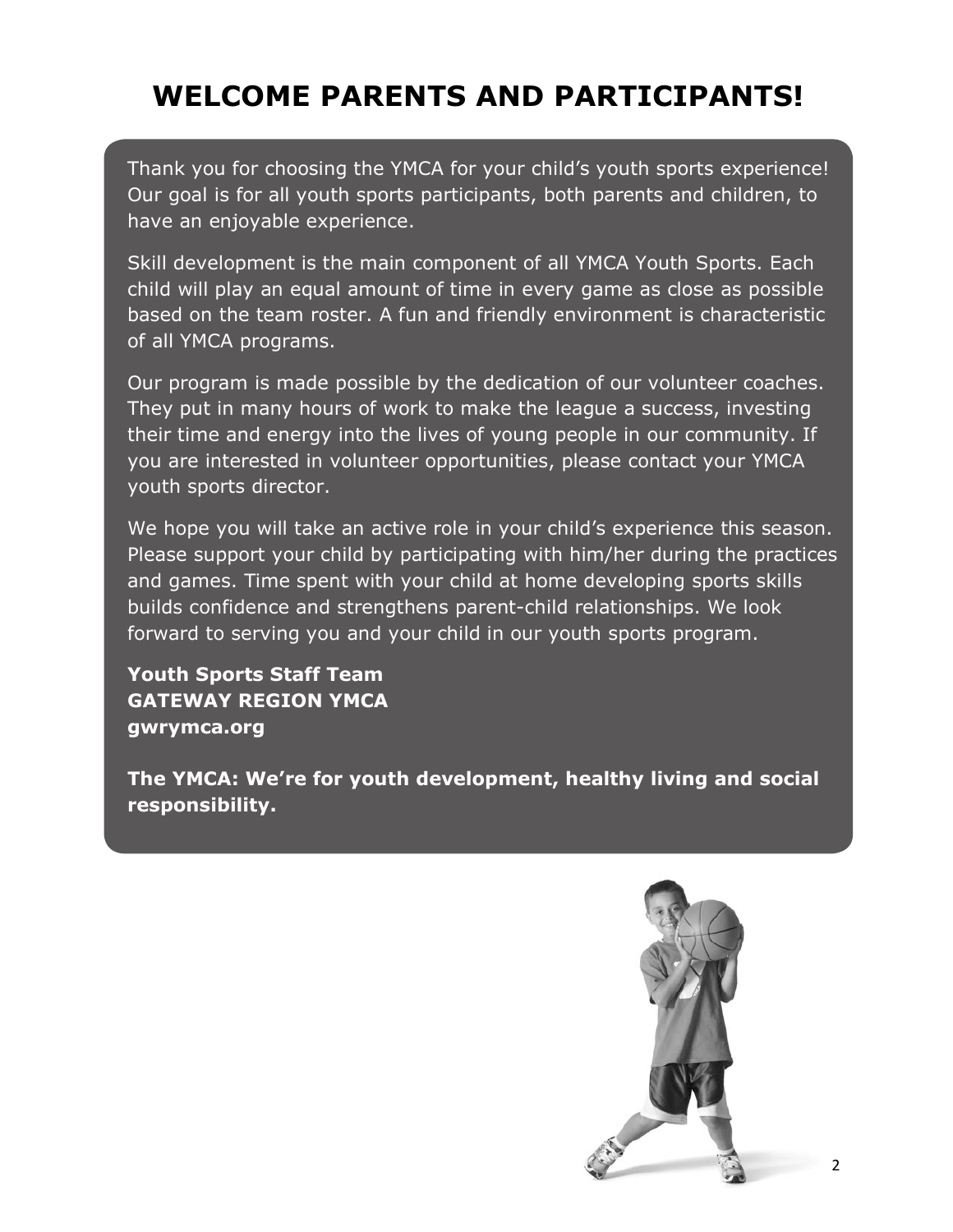#### **YMCA MISSION**

To put Christian principles into practice through programs that build healthy spirit, mind and body for all.

All of our programs are centered around our mission and our four core values of character development: caring, honesty, respect, and responsibility. Your child will learn about these core values and how they apply to their lives on and off the field. We hope you will take time at home to reinforce the values and their importance.

#### **OUR PHILOSOPHY**

Our philosophy for youth sports is simple: Everyone Plays, Everyone Wins. We ask that you make decisions based first on what is best for our young athletes and second on what may improve the athletes' or team's chances of winning. It does not mean that winning or striving to win is unimportant. We believe that winning should take a back seat to what is in the best interests of our young participants who are here to have fun and build their self-confidence.

# **OUR CORE VALUES**

# **Caring**

"A choice to care without conditions or limitations." Listen and treat all players equally.

#### **Honesty**

"Truthfulness and genuineness with yourself and others." Make the right call, even when the cost is high.

#### **Respect**

"Honor toward others; humility." Treat players, opponents, officials, and parents as you would wish to be treated. Put-downs, name calling, and yelling set a bad example.

#### **Responsibility**

"Trustworthiness; the ability to be depended on." Know the important principles of the sport. Strive to improve your own performance as a coach, official, or spectator.

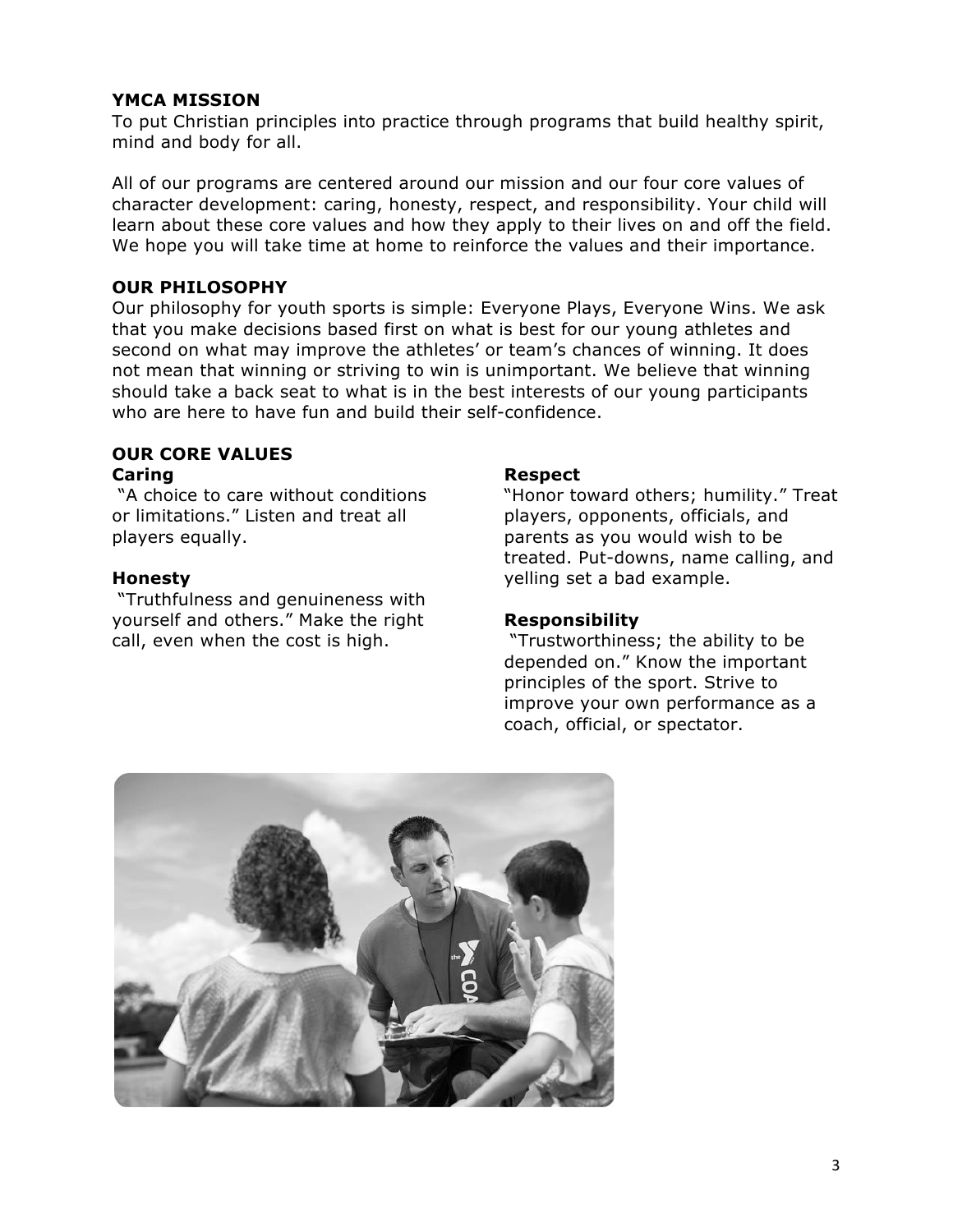# **THE YMCA SEVEN PILLARS OF YOUTH SPORTS**

# **1: Everyone Plays**

We do not hold tryouts; nor do we cut kids from our teams. Everyone who registers is assigned to a team. During the season everyone receives equal practice time and plays at least half of every game.

# **2: Safety First**

Although some children may get hurt playing sports, we do all we can to prevent injuries. We've modified each sport to make it safer. We ask you to take time to check that the equipment and facilities are safe and only teach the sport as instructed by your coach, so that the skills taught are appropriate for each child's developmental level. Players should increase their fitness levels gradually so they are conditioned for the sport. We rely on parents to supervise their players and stop any unsafe activities.

# **3: Fair Play**

Fair play is about more than playing by the rules. It's about other players showing respect for everyone involved in youth sports. It's about being a role model of good sportsmanship and guiding your players to do the same. We're more interested in developing children's character through sports than in developing a few highly skilled players.

# **4: Positive Competition**

We believe competition is positive when the pursuit of victory is kept in the right perspective. Winning isn't everything. Learning to compete is important for children, and learning to cooperate in a competitive world is an essential life skill. The "right perspective" means adults make decisions that put the best interests of the children above winning the game. These are the lessons we want to teach through youth sports.

# **5: Family Involvement**

We encourage parents to be involved appropriately along with their child. In addition to parents being helpful as volunteer coaches, officials, and timekeepers, we encourage them to be at practices and games to support their child's participation.

# **6: Sports for All**

We strive to make this is an inclusive sports program. That means that children with different abilities and skill levels are included in participation. We ask our adult leaders to support and appreciate the diversity of children in our society and to encourage the children and other parents to do the same. We do not forfeit games; instead, we share players and proceed with planned games.

# **7: Sports for Fun**

Sports are naturally fun for most children. They love the challenge of mastering the skills of the game, playing with their friends, and competing with their peers. As parents, we all have a role to play in keeping the focus on having fun and providing a positive, supportive environment. The important thing is that everyone enjoys playing.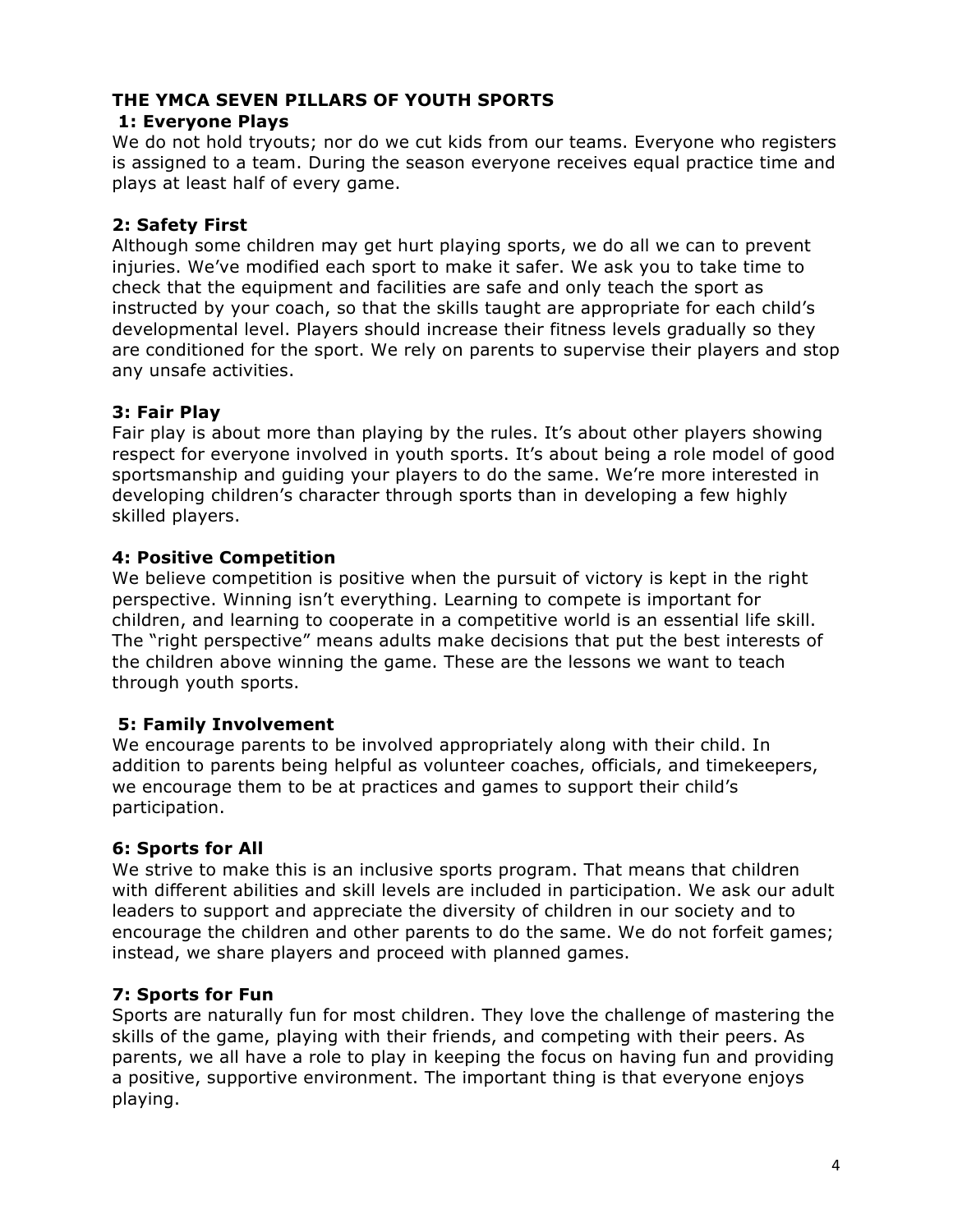#### **PROGRAM COMPONENTS Uniforms/Equipment**

Each player will receive their team jersey/shirt before the first game of the season. These will be handed out to the coaches, and it will be their responsibility to distribute these to each of their players. Athletic or sport-appropriate shoes and shorts and/or sweats should be worn in addition to the uniform shirt. Mouth guards and eye goggles may also be worn but are not mandatory.

**Baseball** – Players should bring a glove and water in spill-proof, nonbreakable container. Optional equipment is their own bat, helmet, ball and cleats (no metal cleats.) K-2 players use a Level 1 RIF baseball. Grade 3-6 boys use a regulation baseball. Grade 3-6 girls use an 11-inch regulation softball.

**Soccer** - Players should bring water in spill-proof, non-breakable container. We recommend that they wear shin guards. Optional equipment is their own ball and cleats (no metal cleats.) K-2 players use a size 3 ball. Grades 3-6 use a size 4 ball.

**Flag Football** - Players should bring water in spill-proof, non-breakable container. We recommend that they wear mouth guards. Optional equipment is their own ball and cleats (no metal cleats.) Grades 1-3 use a pee wee ball. Grades 4-6 use a junior ball.

**Volleyball** - Players should bring water in spill-proof, non-breakable container. We recommend that they wear knee pads. Optional equipment is their own ball. Grades 3-6 use a Volley Lite. Grade 7-8 use a regulation ball.

**Basketball** - Players should bring water in spill-proof, non-breakable container. Optional equipment is their own ball. K-2 players use a 27.5-inch junior ball. Grade 3-4 boys use a 28.5-inch intermediate. Grade 3-8 girls use a 28.5-inch intermediate. Grade 5-8 Boys use a 29.5-inch official ball.

# **Team Formation**

We try to meet every player, coach and practice request when creating teams, however, that is not always possible. In cases where we are not able to meet a request, we will do our best to find a team that will be a good fit

# **Practices and Games**

Each team has one practice a week. These practices are determined on the coach's and player's availability and will meet at the predetermined location chosen by the YMCA. Games will be determined by the game schedule but are typically held on Saturday at the location determined by the game schedule you receive at the beginning of the season. Practice and game schedules are sent through Playerspace.

# **Game Locations**

Teams may have away games at other YMCA locations. We limit travel as much as possible and make it fair for all teams in the league. In order to create full leagues and allow all kids the opportunity to play, some travel may be required.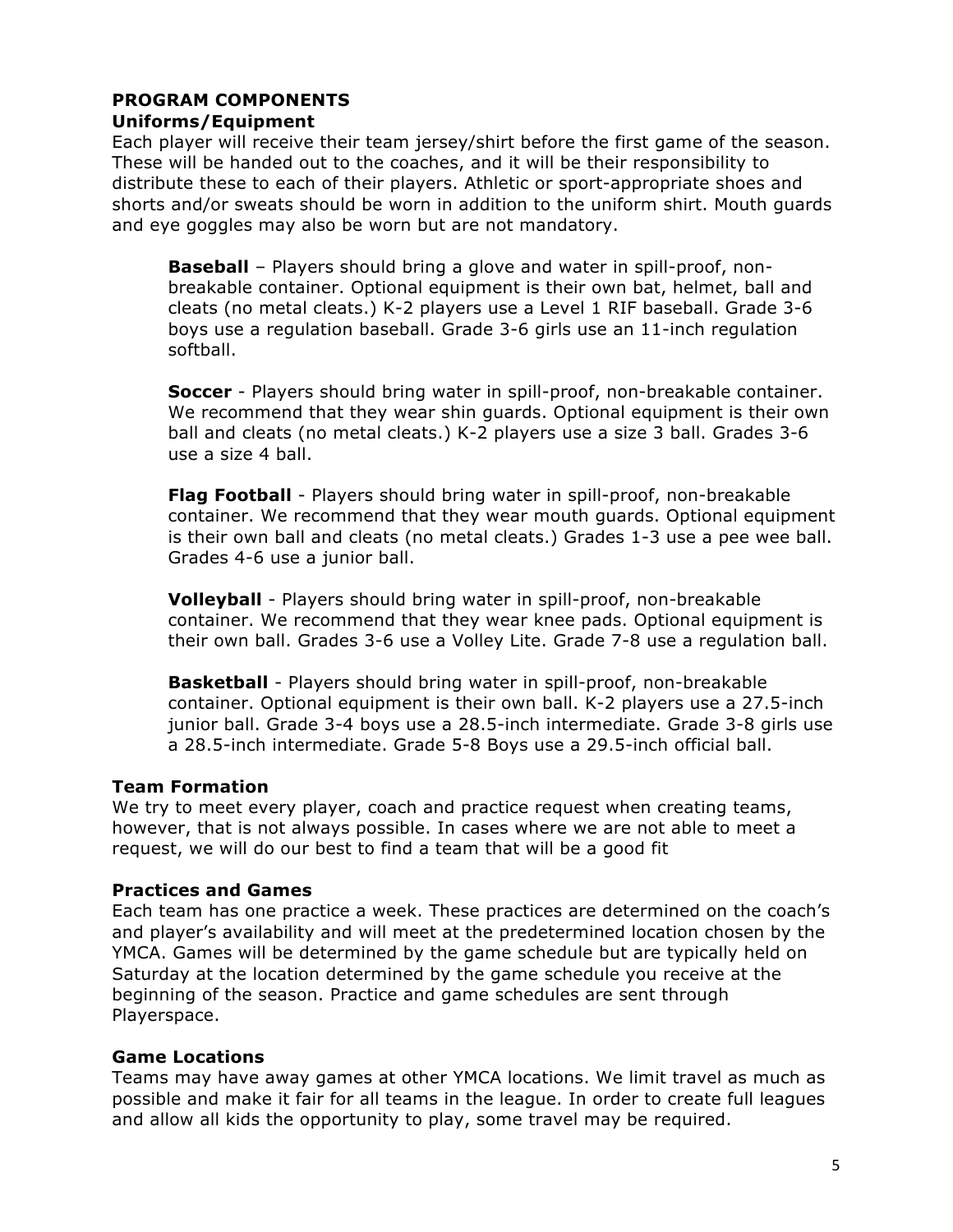# **Coaches**

All coaches at the YMCA participate on a volunteer basis. They must complete volunteer training and are subject to a criminal background check. We do not take your children's safety lightly and take steps to ensure that our youth sports programs provide a safe environment. (If you are interested in learning more about becoming a coach for the YMCA, please let your YMCA youth sports director know! Coaches attend a pre-season coach's meeting where they receive information they need.) On the first day of practice, coaches are introduced to parents and players and they provide their contact information.

# **Instructional Sports**

Our leagues are instructional in nature to help children learn a new activity or build upon previous skills. The emphasis is on skill development and enjoyment.

# **Cancellations**

Sometimes it is necessary for practices/games to be canceled due to inclement weather. YMCA youth sports directors are responsible for making these decisions, and will do so in a timely fashion. PlayerSpace will be utilized also for text and emails to coaches and parents. We will make every effort to schedule make-up games but they are not guaranteed due to possible time and field constraints.

# **PlayerSpace.com Sports Website**

PlayerSpace is our league management system for youth sports. As a registered participant, you will have access to a personal account within PlayerSpace. Once your account is active, you will receive an email\* with your username and password as well as a link to access your PlayerSpace accounts. Playerspace benefits include:

# **Parent Functionality:**

- Access team game schedule and sync to personal calendar
- View updates posted by coach or other parents
- Message coach directly
- Post video and pictures of games

# **Coach Expectations:**

- Coaches will communicate with teams primarily through PlayerSpace email and text messaging
- Coaches will post updates about any practice changes (time, date, location) on PlayerSpace and send out notifications through the PlayerSpace communication system
- Coaches will monitor posts by team families and respond within a few days

# **Sports Director Communications**

- Email and text team alerts of game/practice cancellations due to weather
- Email and text team schedule changes.

\*Notifications from PlayerSpace will be sent to the email address that you provided at registration. Please add noreply@playerspace.com to your safe sender list to ensure that you receive all notifications. If you have concerns about the email address that you provided at registration, contact your YMCA youth sports director.